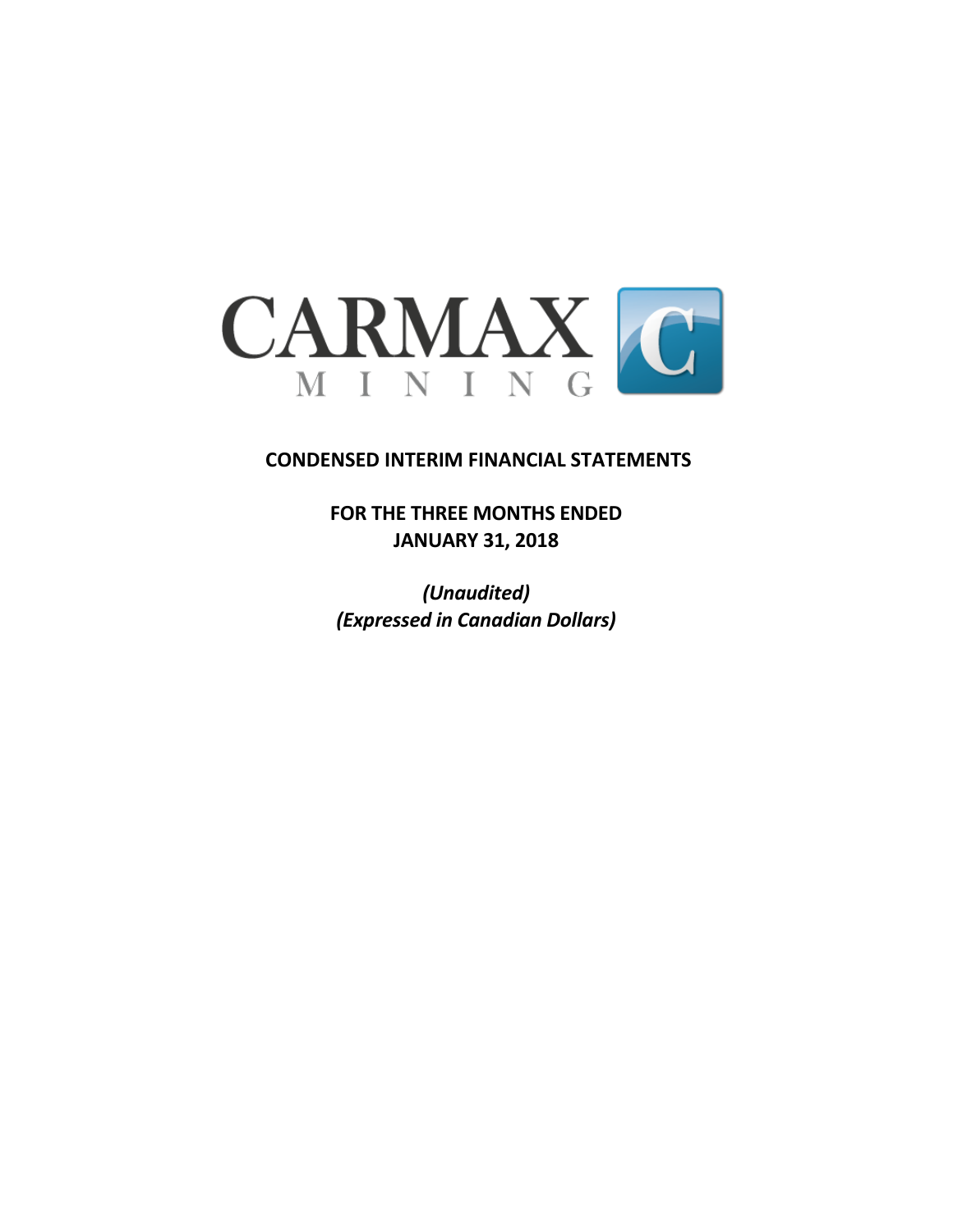#### **NOTICE OF NO AUDITOR REVIEW OF INTERIM FINANCIAL STATEMENTS**

Under National Instrument 51-102, "Continuous Disclosure Obligations", Part 4, subsection 4.3(3)(a), if an auditor has not performed a review of the interim financial statements; they must be accompanied by a notice indicating that the financial statements have not been reviewed by an auditor.

The accompanying unaudited interim consolidated financial statements of the Company have been prepared by management and approved by the Audit Committee and the Board of Directors of the Company.

The Company's independent auditors have not performed a review of these unaudited interim consolidated financial statements in accordance with the standards established by the Canadian Institute of Chartered Accountants for a review of interim financial statements by an entity's auditors.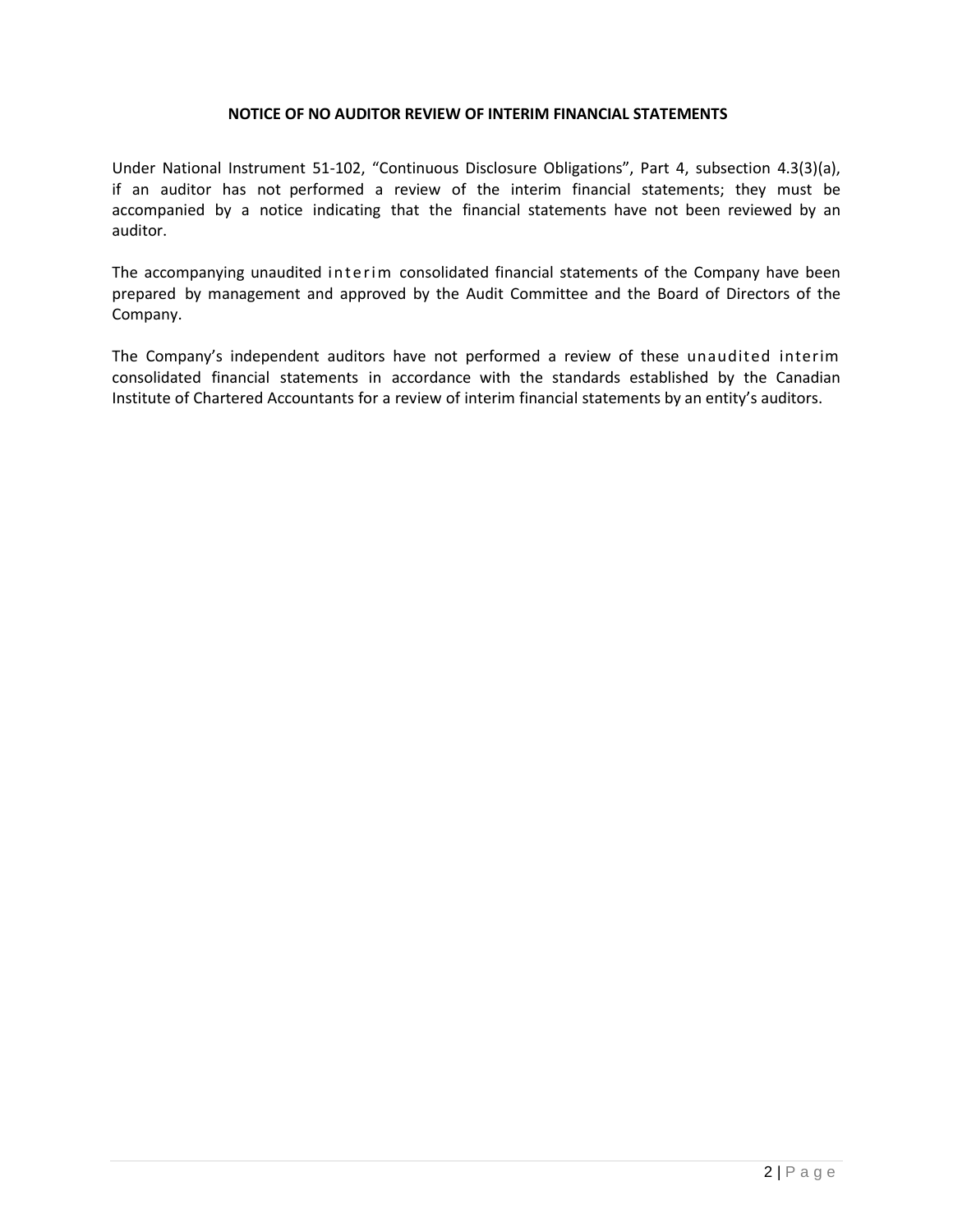### **CARMAX MINING CORP. CONDENSED INTERIM STATEMENTS OF FINANCIAL POSITION** *(Unaudited)*  **(Expressed in Canadian Dollars)**

|                                                   | As at |                         |     | As at            |
|---------------------------------------------------|-------|-------------------------|-----|------------------|
|                                                   |       | <b>January 31, 2018</b> |     | October 31, 2017 |
| <b>ASSETS</b>                                     |       |                         |     |                  |
| <b>Current Assets</b>                             |       |                         |     |                  |
| Cash                                              | \$    | 15,352                  | \$  | 72,048           |
| <b>GST</b> receivable                             |       | 6,065                   |     | 3,730            |
| <b>Total Current Assets</b>                       |       | 21,417                  |     | 75,778           |
|                                                   |       |                         |     |                  |
| <b>Reclamation Deposits (Note 5)</b>              |       | 180,000                 |     | 180,000          |
| <b>Exploration and Evaluation Assets (Note 6)</b> |       | 10,626,433              |     | 10,591,427       |
| <b>Total Assets</b>                               | \$    | 10,827,850              | \$  | 10,847,205       |
| <b>LIABILITIES AND EQUITY</b>                     |       |                         |     |                  |
| <b>Current Liabilities</b>                        |       |                         |     |                  |
| Accounts payable and accrued liabilities          | \$    | 176,190                 | \$  | 118,851          |
| Loan Payable (Note 10)                            |       | 25,000                  |     | 25,000           |
| <b>Total Current Liabilities</b>                  |       | 201,190                 |     | 143,851          |
| <b>Decommissioning Provision (Note 7)</b>         |       | 36,146                  |     | 36,123           |
| <b>Promissory Note (Note 10)</b>                  |       | 102,010                 |     | 102,010          |
| <b>Total Liabilities</b>                          |       | 339,346                 |     | 281,984          |
| <b>Equity</b><br>Share capital (Note 8)           |       | 16,236,603              |     | 16,236,603       |
| Share-based payment reserve                       |       | 247,970                 |     | 247,970          |
| Deficit                                           |       | (5,996,069)             |     | (5,919,352)      |
| <b>Total Equity</b>                               |       | 10,488,504              |     | 10,565,221       |
| <b>Total Liabilities and Equity</b>               | \$    | 10,827,850              | \$. | 10,847,205       |

These condensed interim financial statements were approved and authorized for issue by the Board of Directors on March 28, 2018 by:

| "Jevin Werbes"                 | "Chris Healey" |
|--------------------------------|----------------|
| <b>Chief Executive Officer</b> | Director       |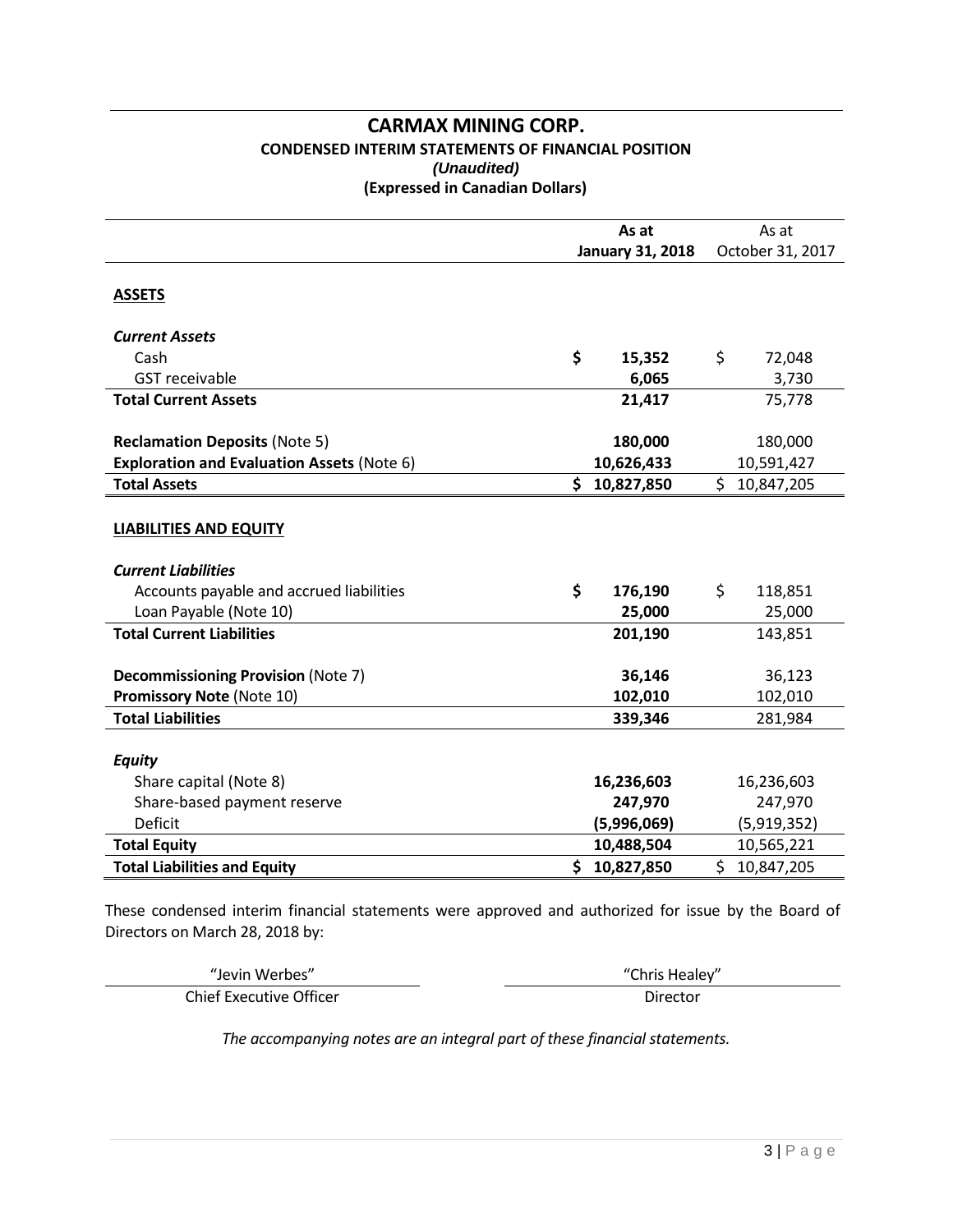### **CARMAX MINING CORP. CONDENSED INTERIM STATEMENTS OF OPERATIONS AND COMPREHENSIVE LOSS** *(Unaudited)* **(Expressed in Canadian Dollars)**

|                                                      | <b>Three Months Ended</b> | <b>Three Months Ended</b> |            |  |  |
|------------------------------------------------------|---------------------------|---------------------------|------------|--|--|
|                                                      | <b>January 31, 2018</b>   | January 31, 2017          |            |  |  |
| <b>Operating Expenses</b>                            |                           |                           |            |  |  |
| Accretion (Note 7)                                   | \$<br>23                  | \$                        | 23         |  |  |
| Consulting                                           | 52,750                    |                           | 19,250     |  |  |
| Director fees                                        | 3,000                     |                           | 3,500      |  |  |
| Office                                               | 1,760                     |                           | 2,749      |  |  |
| Professional fees                                    | 3,828                     |                           | 1,767      |  |  |
| Promotion and entertainment                          | 1,092                     |                           | 1,685      |  |  |
| Rent                                                 | 5,250                     |                           | 3,750      |  |  |
| Shareholder communications                           | 8,050                     |                           | 1,315      |  |  |
| Transfer agent and regulatory fees                   | 2,254                     |                           |            |  |  |
| <b>Travel</b>                                        |                           |                           | 1,246      |  |  |
| <b>Loss Before Non-Operating Items</b>               | 77,007                    |                           | 35,285     |  |  |
| <b>Non-Operating Items</b>                           |                           |                           |            |  |  |
| Interest income                                      | (384)                     |                           | (816)      |  |  |
| <b>Net and Comprehensive Loss</b>                    | 76,623                    |                           | 34,469     |  |  |
| <b>Basic and Diluted Loss per Share</b>              | \$<br>0.00                | \$                        | 0.00       |  |  |
| <b>Weighted Average Number of Shares Outstanding</b> | 55,121,266                |                           | 50,871,266 |  |  |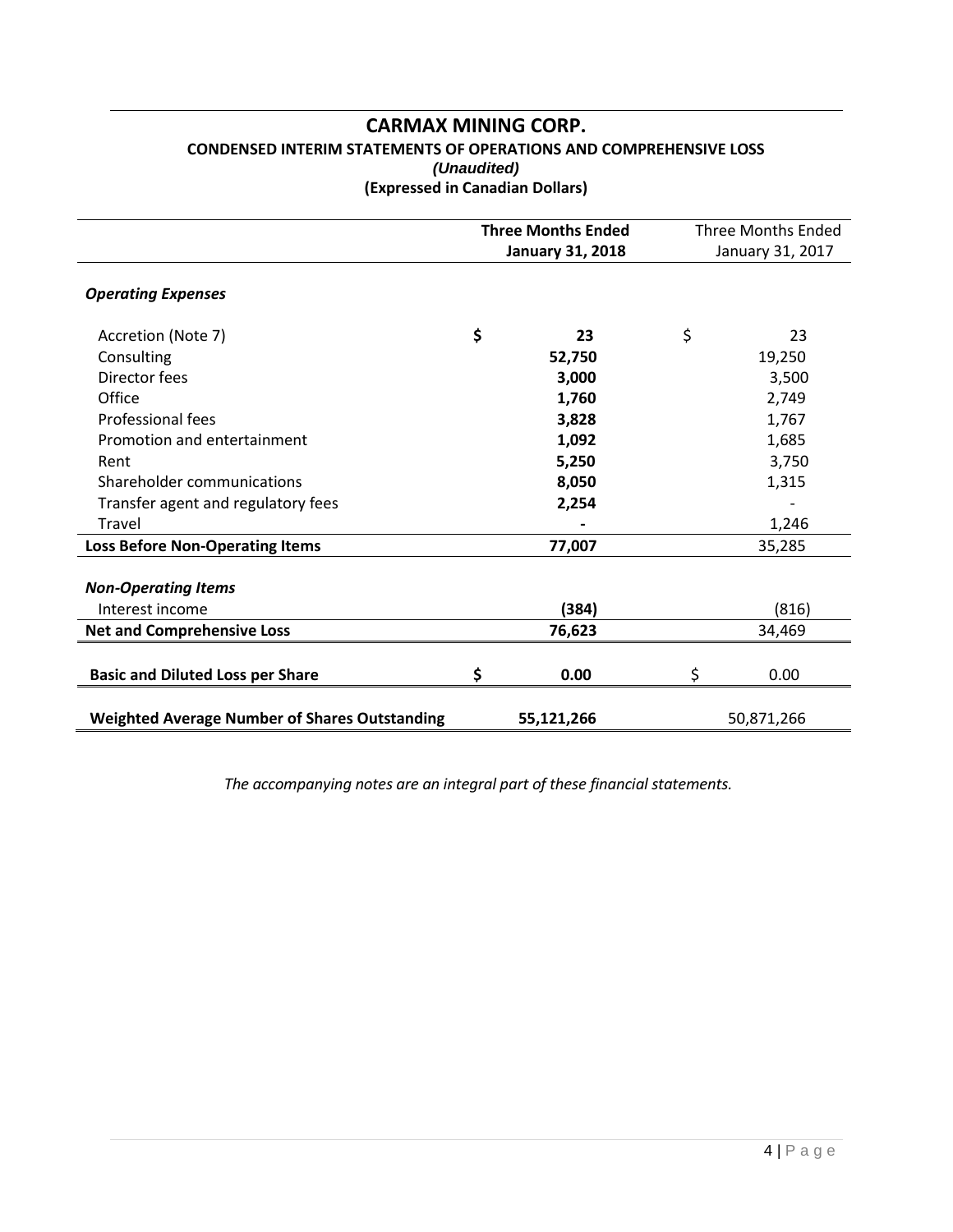**CONDENSED INTERIM STATEMENTS OF CHANGES IN EQUITY FOR THE PERIOD OF OCTOBER 31, 2016 TO JANUARY 31, 2018**

*(Unaudited)* **(Expressed in Canadian Dollars)**

|                                          |                              |               | Share-<br><b>Based</b>   | Accumulated<br>Other     |                          |               |
|------------------------------------------|------------------------------|---------------|--------------------------|--------------------------|--------------------------|---------------|
|                                          |                              |               | Payment                  | Comprehensive            |                          | Total         |
|                                          | <b>Shares</b>                | <b>Amount</b> | <b>Reserve</b>           | <b>Loss</b>              | <b>Deficit</b>           | <b>Equity</b> |
| Balance, October 31, 2016                | 50,871,266                   | \$15,992,459  | \$247,970                | \$ (18,500)              | \$ (5,631,366)           | \$10,590,563  |
| Net loss for the period                  | $\overline{\phantom{a}}$     |               |                          |                          | (34, 469)                | (34,469)      |
| Balance, January 31, 2017                | 50,871,266                   | \$15,992,459  | \$247,970                | \$ (18,500)              | \$ (5,665,835)           | \$10,556,094  |
|                                          |                              |               |                          |                          |                          |               |
| Shares issued for cash                   | 4,250,000                    | 255,000       | $\overline{\phantom{a}}$ |                          | $\overline{\phantom{a}}$ | 255,000       |
| Share issuance costs                     |                              | (10, 856)     | $\overline{\phantom{a}}$ |                          |                          | (10, 856)     |
| Reclassification of accumulated other    | $\qquad \qquad \blacksquare$ |               | $\overline{\phantom{a}}$ | 18,500                   |                          | 18,500        |
| comprehensive loss on sale of investment |                              |               |                          |                          |                          |               |
| Net loss for the period                  |                              |               |                          | $\overline{\phantom{a}}$ | (330,234)                | (330, 234)    |
| Balance, January 31, 2018                | 55,121,266                   | \$16,236,603  | \$247,970                |                          | \$ (5,996,069)           | \$10,488,504  |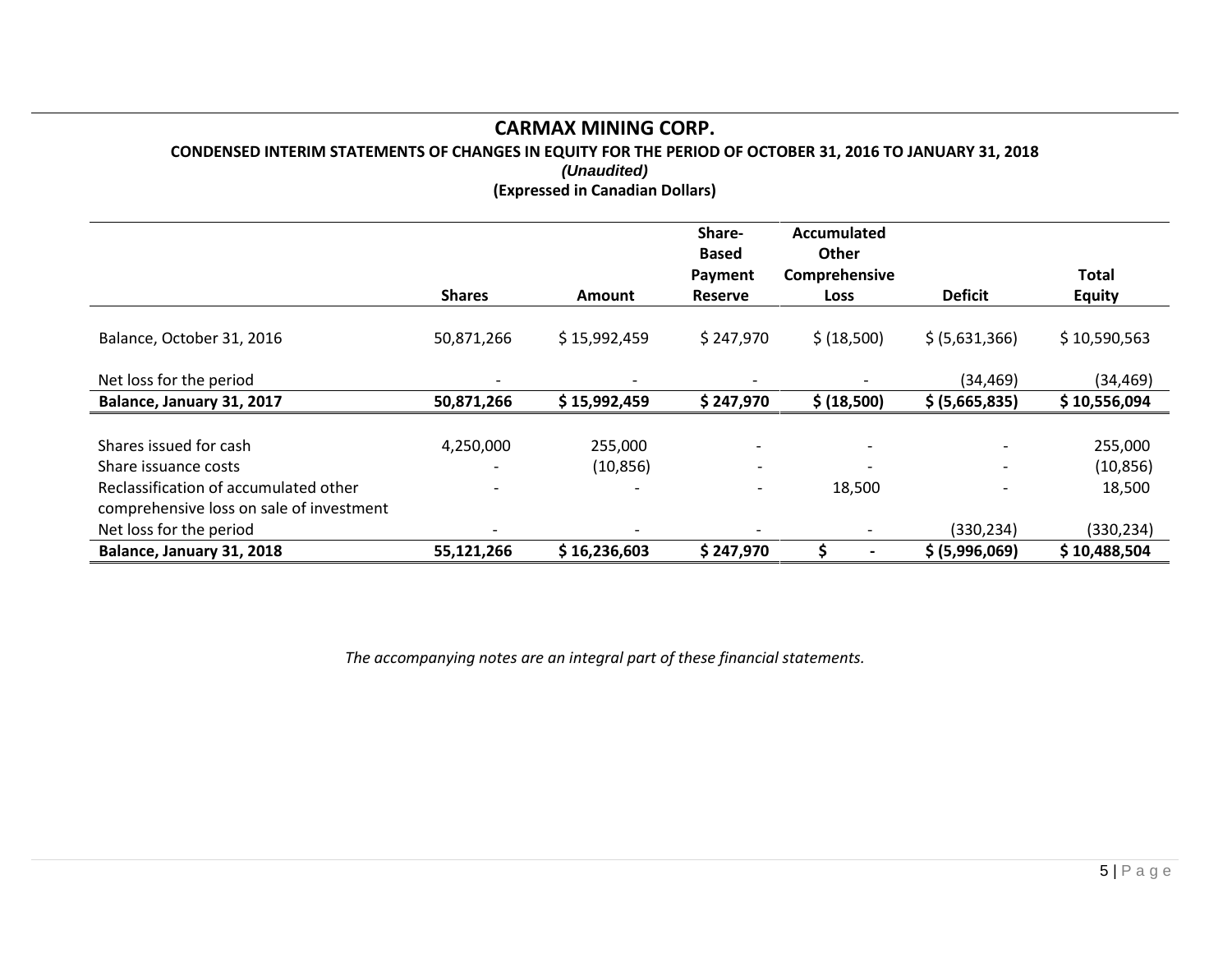### **CARMAX MINING CORP. CONDENSED INTERIM STATEMENTS OF CASH FLOWS** *(Unaudited)* **(Expressed in Canadian Dollars)**

|                                              | <b>Three Months Ended</b><br><b>Three Months Ended</b> |                         |    |                  |
|----------------------------------------------|--------------------------------------------------------|-------------------------|----|------------------|
|                                              |                                                        | <b>January 31, 2018</b> |    | January 31, 2017 |
| <b>Cash Used in Operating Activities</b>     |                                                        |                         |    |                  |
| Net loss for the period                      | \$                                                     | (76, 623)               | \$ | (34, 469)        |
| Items not affecting cash:                    |                                                        |                         |    |                  |
| Accretion                                    |                                                        | 23                      |    | 23               |
| Changes in non-cash working capital items:   |                                                        | (76, 600)               |    | (34, 446)        |
| Accounts payable and accrued liabilities     |                                                        | 24,232                  |    | (10, 774)        |
| <b>GST</b> receivable                        |                                                        | (2, 335)                |    | 25,297           |
| <b>Cash Used in Operating Activities</b>     |                                                        | (54, 703)               |    | (19, 923)        |
| <b>Cash Used in Investing Activities</b>     |                                                        |                         |    |                  |
| Exploration and evaluation assets            |                                                        | (1,993)                 |    | (85, 874)        |
| <b>Cash Used in Investing Activities</b>     |                                                        | (1,993)                 |    | (85, 874)        |
| <b>Cash Provided by Financing Activities</b> |                                                        |                         |    |                  |
| Proceeds from share issuances                |                                                        |                         |    |                  |
| <b>Cash Provided by Financing Activities</b> |                                                        |                         |    |                  |
| Decrease in cash for the period              |                                                        | (56, 696)               |    | (105, 797)       |
| Cash, beginning of year                      |                                                        | 72,048                  |    | 130,730          |
| Cash, End of Period                          | \$                                                     | 15,352                  | \$ | 24,933           |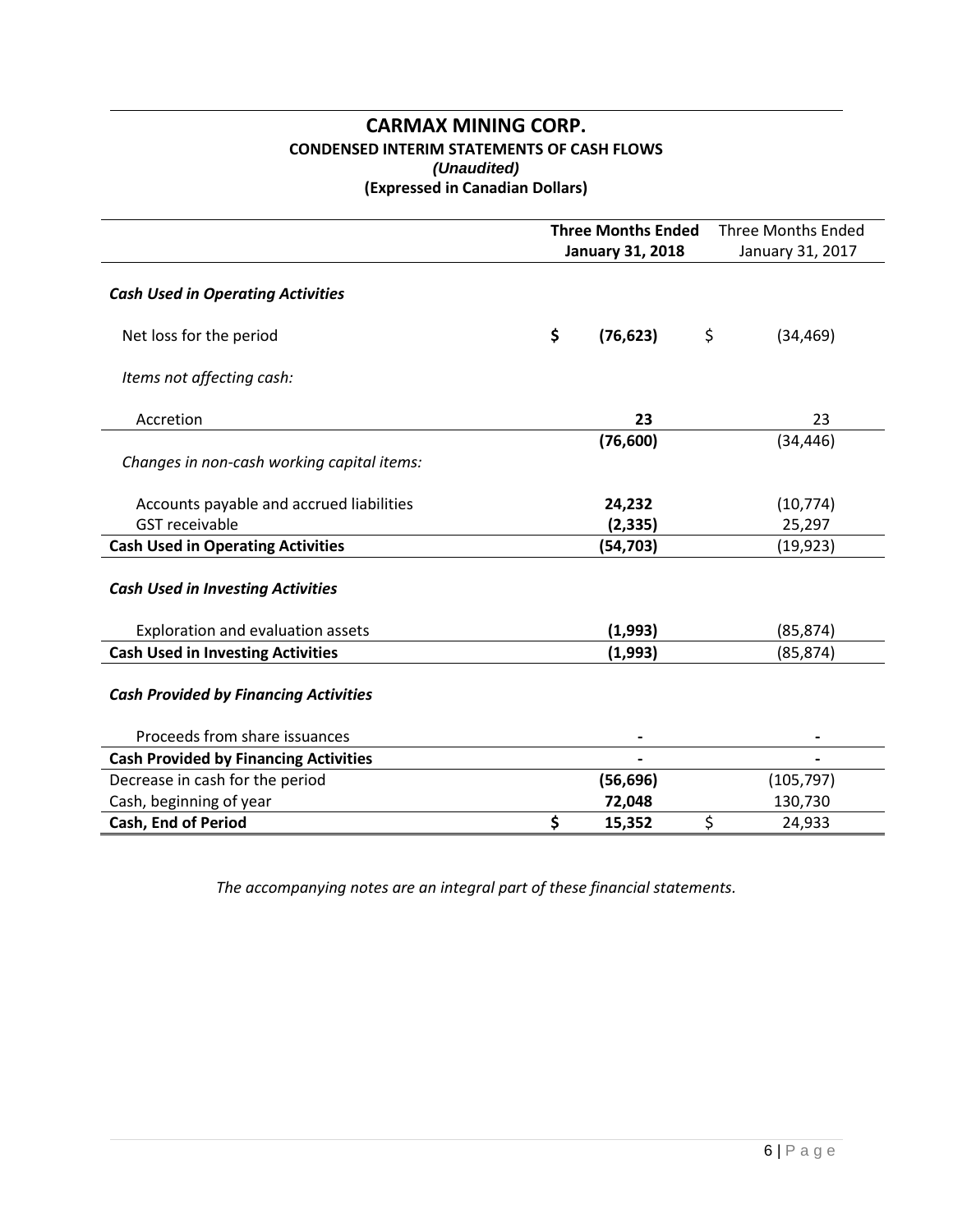Notes to the Condensed Interim Financial Statements for the Three Months Ended January 31, 2018 *(Unaudited)* **(Expressed in Canadian Dollars)**

### **1. NATURE OF OPERATIONS**

Carmax Mining Corp. (**"Carmax"** or the **"Company"**) was incorporated under the Canada Business Corporations Act on June 16, 2000 and is listed on the TSX Venture Exchange (**"TSX:V"**).

The Company maintains its head office at 142-1146 Pacific Blvd., Vancouver, British Columbia, Canada, V6Z 2X7.

The Company's principal business activity is the acquisition and exploration of resource properties. The Company presently has no proven or probable reserves and on the basis of information to date, it has not yet determined whether these properties contain economically recoverable ore reserves. Consequently, the Company considers itself to be an exploration stage company.

### **2. BASIS OF PRESENTATION**

### *a) Statement of Compliance*

These financial statements have been prepared in accordance with International Financial Reporting Standards (**"IFRS"**) and interpretations of the International Financial Reporting Interpretations Committee (**"IFRIC"**).

They do not include all information required for full annual financial statements and should be read in conjunction with the Company's audited annual financial statements for the year ended October 31, 2017.

These financial statements were authorized for issue by the Board of Directors on March 28, 2018.

### *b) Basis of Measurement*

These financial statements have been prepared on a historical cost basis except for financial instruments that have been measured at fair value. In addition, these financial statements have been prepared using the accrual basis of accounting, except for cash flow information. The functional currency of the Company is the Canadian dollar, being the currency of the economic environment of the Company's operations. The functional currency is also the presentation currency.

The preparation of financial statements requires management to make judgments, estimates and assumptions that affect the application of policies and reported amounts of assets and liabilities, income and expenses. The estimates and associated assumptions are based on historical experience and various other factors that are believed to be reasonable under the circumstances, the results of which form the basis of making the judgments about carrying values of assets and liabilities that are not readily apparent from other sources. Actual results may differ from these estimates. The estimates and underlying assumptions are reviewed on an ongoing basis. Revisions to accounting estimates are recognized in the period in which the estimate is revised if the revision affects only that period or in the period of the revision and future periods if the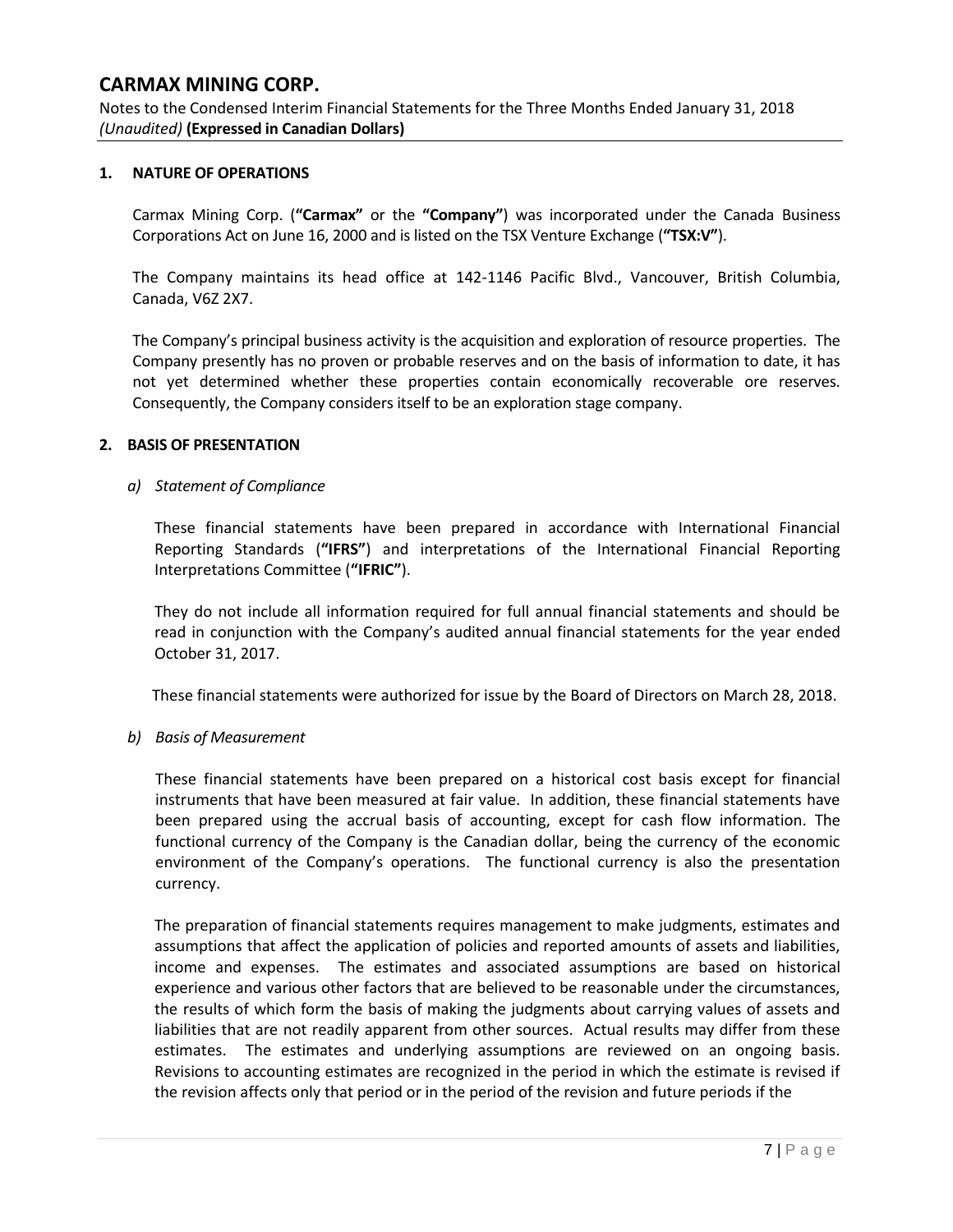Notes to the Condensed Interim Financial Statements for the Three Months Ended January 31, 2018 *(Unaudited)* **(Expressed in Canadian Dollars)**

### **2. BASIS OF PRESENTATION** (Continued)

revision affects both current and future periods. See Note 4 for Critical Accounting Estimates and Judgments made by management in the application of IFRS.

### **3. SIGNIFICANT ACCOUNTING POLICIES**

The preparation of financial data is based on accounting principles and practices consistent with those used in the preparation of the audited annual financial statements as at October 31, 2017. The significant accounting policies used in the preparation of these financial statements set out below have been applied consistently in all material respects.

### *Accounting Standards Issued*

International Financial Reporting Standard 9, Financial Instruments ("**IFRS 9**"), was issued in November 2009. In July 2014, the IASB issued the final version of IFRS 9 *Financial Instruments* that replaces IAS 39 and all previous versions of IFRS 9. IFRS 9 brings together all three aspects of the accounting for financial instruments project: classification and measurement, impairment and hedge accounting. IFRS 9 is effective for annual periods beginning on or after January 1, 2018, with early application permitted. Except for hedge accounting, retrospective application is required, but the provision of comparative information is not compulsory. For hedge accounting, the requirements are generally applied prospectively, with some limited exceptions.

The Company plans to continue to assess the potential effect of IFRS 9 on its consolidated financial statements.

### *Recently Adopted Accounting Pronouncements*

During the three months ended January 31, 2018, there have been no new accounting policies adopted by the Company.

### **4. USE OF ESTIMATES AND JUDGEMENTS**

The preparation of financial statements in conformity with IFRS requires management to make estimates and assumptions that affect the reported amounts of assets and liabilities and disclosures of contingent assets and liabilities at the date of the financial statements and the reported amounts of income and expenses during the reporting period. The preparation of the financial statements also requires management to exercise judgment in the process of applying the accounting policies.

On an on-going basis, management evaluates its judgments and estimates in relation to assets, liabilities and expenses. Management uses historical experience and various other factors it believes to be reasonable under the given circumstances, as the basis for its judgments and estimates. Revisions to accounting estimates are recognised prospectively from the period in which the estimates are revised. Actual outcomes may differ from those estimates under different assumptions and conditions.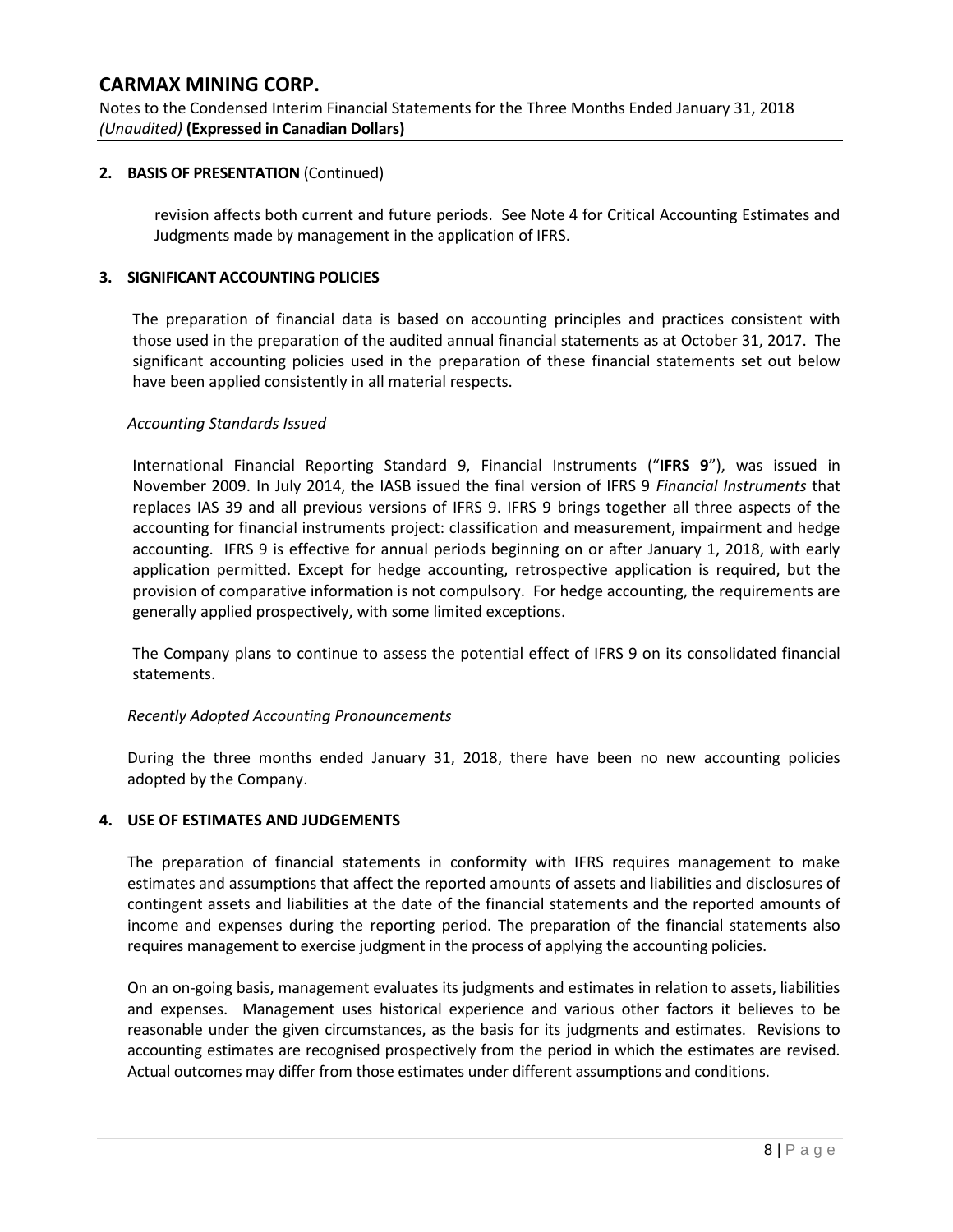Notes to the Condensed Interim Financial Statements for the Three Months Ended January 31, 2018 *(Unaudited)* **(Expressed in Canadian Dollars)**

### **4. USE OF ESTIMATES AND JUDGEMENTS** (Continued)

#### Critical Accounting Estimates

The following are the key estimate and assumption uncertainties that have a significant risk of resulting in a material adjustment within the next financial year.

#### *Impairment*

Assets, especially exploration and evaluation assets; are reviewed for impairment whenever events or changes in circumstances indicate that their carrying amounts exceed their recoverable amounts. The assessment of the recoverable amount requires estimates and assumptions such as discount rates, exchange rates, commodity prices, future capital requirements and future operating performance.

#### *Title to Mineral Property Interests*

Although the Company has taken steps to verify title to mineral properties in which it has an interest, these procedures do not guarantee the Company's title. Such properties may be subject to prior agreements or transfers and title may be affected by undetected defects (Note 6).

#### *Decommissioning Provisions*

Management's best estimates regarding the decommissioning provisions are based on the current economic environment and future cash flows. Changes in estimates of contamination, restoration standards and restoration activities result in changes to provisions from period to period. Actual decommissioning provisions will ultimately depend on future prices and conditions.

#### Critical Judgments Used in Applying Accounting Policies

#### *Going Concern*

Financial statements are prepared on a going concern basis, unless management either intends to liquidate the Company or to cease trading, or has no realistic alternative to do so. Assessment of the Company's ability to continue as a going concern requires the consideration of all available information about the future, which is at least, but not limited to, twelve months from the end of the reporting period. This information includes estimates of future cash flows and other factors, the outcomes of which are uncertain. When management is aware, in making its assessment, of material uncertainties related to events or conditions that may cast significant doubt upon the Company's ability to continue as a going concern, those uncertainties are disclosed.

### *Exploration and Evaluation Expenditures*

The application of the Company's accounting policy for exploration and evaluation expenditures requires judgment in determining whether it is likely that future economic benefits will flow to the Company, which is based on assumptions about future events or circumstances. Estimates and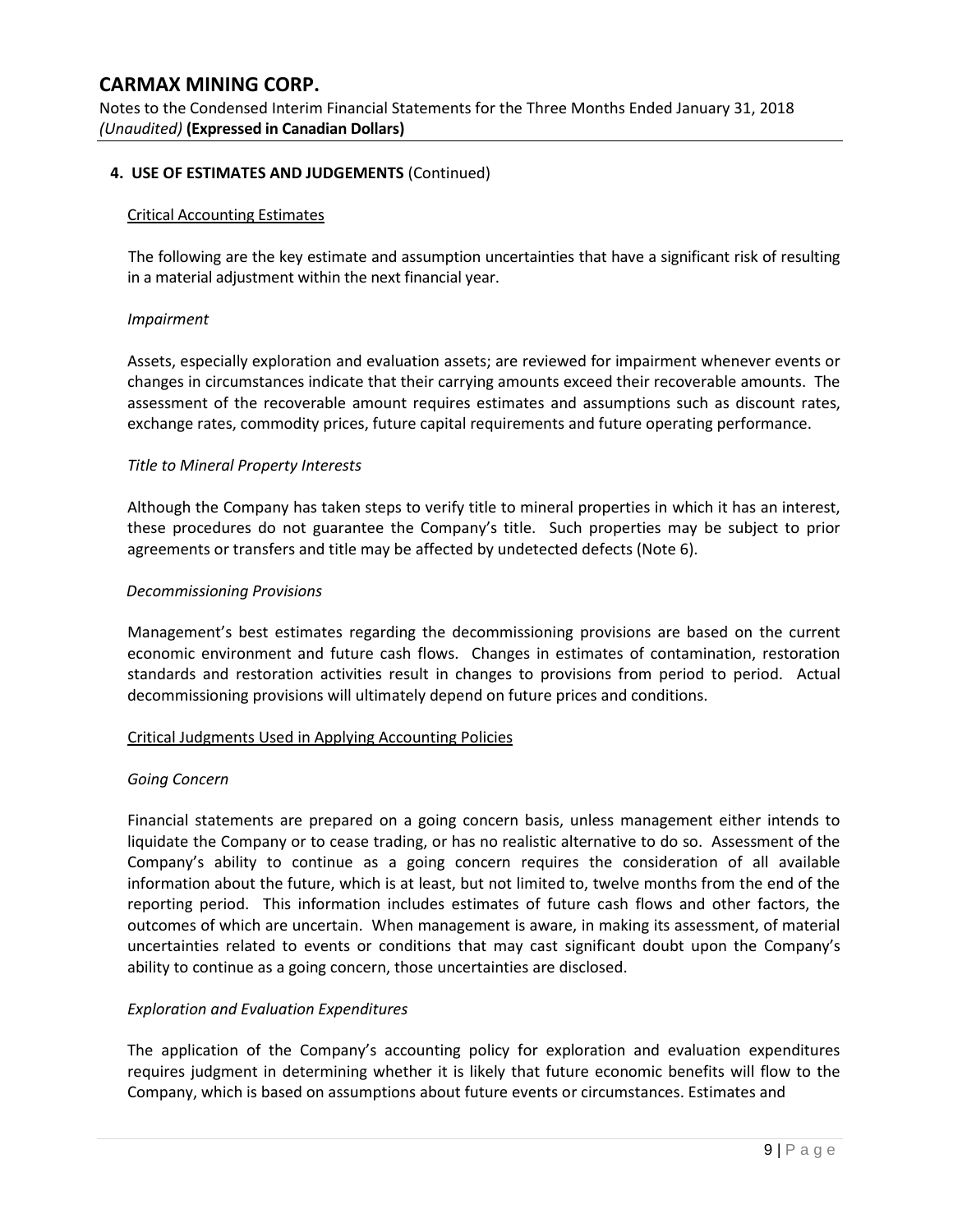Notes to the Condensed Interim Financial Statements for the Three Months Ended January 31, 2018 *(Unaudited)* **(Expressed in Canadian Dollars)**

### **4. USE OF ESTIMATES AND JUDGEMENTS** (Continued)

assumptions made may change if new information becomes available. If, after the expenditure is capitalized, information becomes available suggesting that the recovery of the expenditure is unlikely, the amount capitalized is impaired in the statement of operations and comprehensive loss during the period the new information becomes available.

#### *Income taxes*

Significant judgment is required in determining the provision for future income taxes. There are many transactions and calculations undertaken during the ordinary course of business for which the ultimate tax determination is uncertain. The Company recognizes liabilities and contingencies for anticipated tax audit issues based on the Company's current understanding of the tax law. For matters where it is probable that an adjustment will be made, the Company records its best estimate of the tax liability including the related interest and penalties in the current tax provision. Management believes they have adequately provided for the probable outcome of these matters; however, the final outcome may result in a materially different outcome than the amount included in the tax liabilities.

In addition, the Company recognizes deferred tax assets relating to tax losses carried forward to the extent there are sufficient taxable temporary differences (deferred tax liabilities) relating to the same taxation authority and the same taxable entity against which the unused tax losses can be utilized. However, utilization of the tax losses also depends on the ability of the taxable entity to satisfy certain tests at the time the losses are recouped.

### **5. RECLAMATION DEPOSITS**

The Company was required to post three bonds and one deposit with the Minister of Mines totalling \$180,000 (October 31, 2017 - \$180,000), relating to the on-going and future exploration of the Eaglehead Property in British Columbia. The deposits will be refunded to the Company upon completion of reclamation to the satisfaction of the British Columbia Inspector of Mines. The reclamation deposits are being held in term deposits at various interest rates.

### **6. EXPLORATION AND EVALUATION ASSETS**

Mineral property expenditures for the three month period ended January 31, 2018 are:

|                                                    | <b>Eaglehead Property</b> |
|----------------------------------------------------|---------------------------|
|                                                    |                           |
| Property acquisition costs, as at October 31, 2017 | 622.512                   |
| Deferred exploration costs, as at October 31, 2017 | 9,968,915                 |
| Balance as at October 31, 2017                     | 10,591,427                |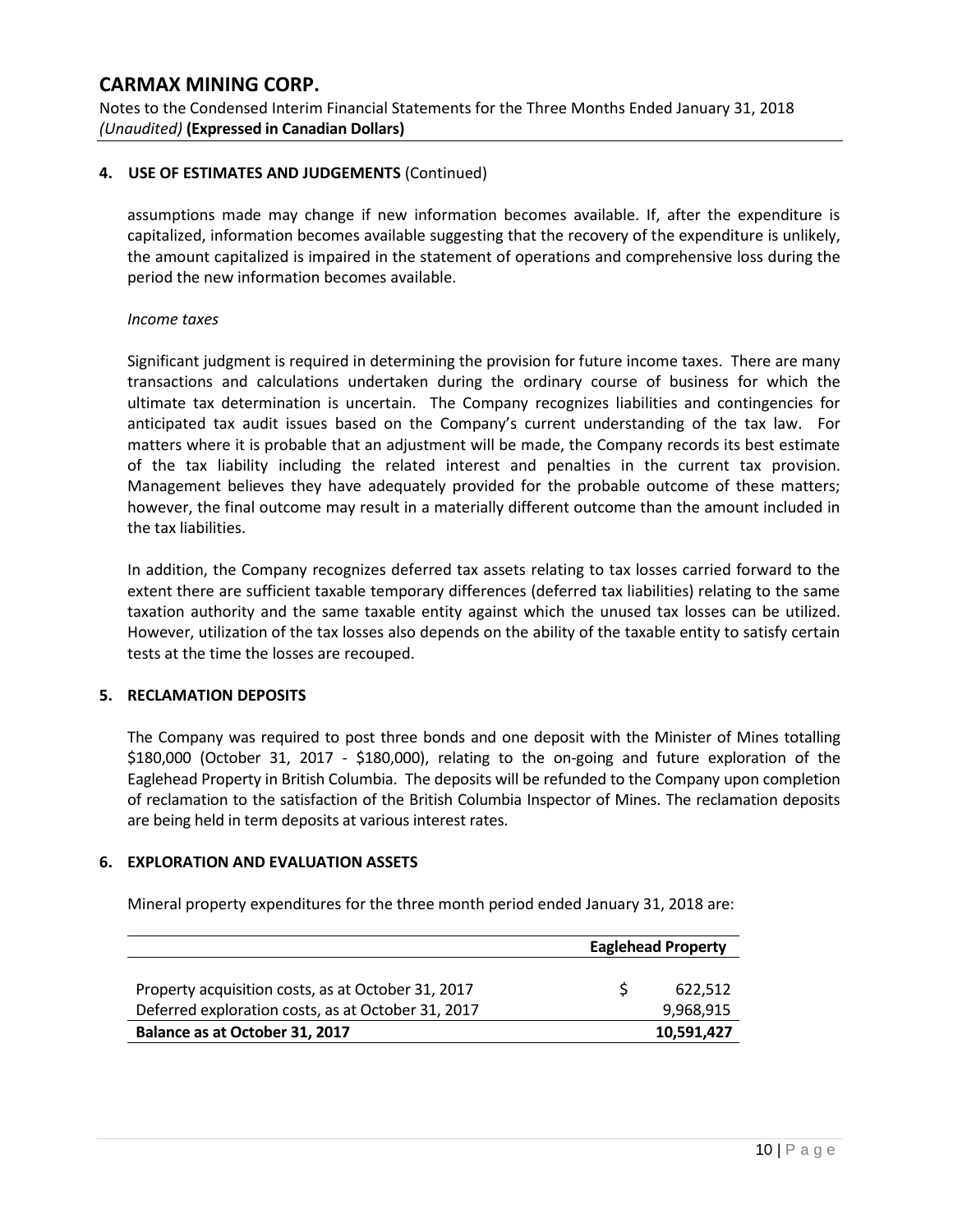Notes to the Condensed Interim Financial Statements for the Three Months Ended January 31, 2018 *(Unaudited)* **(Expressed in Canadian Dollars)**

*Additions during the period:*

| Camp costs                     | 2,153      |
|--------------------------------|------------|
| Engineering and consulting     | 31,953     |
| Storage                        | 900        |
| <b>Total for the Period</b>    | 35,006     |
| Balance as at January 31, 2018 | 10,626,433 |

Mineral property expenditures for the year ended October 31, 2017 were:

|                                                    | <b>Eaglehead Property</b> |
|----------------------------------------------------|---------------------------|
|                                                    |                           |
| Property acquisition costs, as at October 31, 2016 | \$<br>622,512             |
| Deferred exploration costs, as at October 31, 2016 | 9,901,070                 |
| Balance as at October 31, 2016                     | 10,523,582                |
|                                                    |                           |
| Additions during the year:                         |                           |
|                                                    |                           |
| Assays                                             | 5,275                     |
| Camp costs                                         | 6,046                     |
| Engineering and consulting                         | 43,248                    |
| Reclamation work                                   | 7,964                     |
| Storage                                            | 1,600                     |
| <b>Supplies</b>                                    | 215                       |
| Travel                                             | 3,497                     |
| <b>Total for the Year</b>                          | 67,845                    |
| Balance as at October 31, 2017                     | \$<br>10,591,427          |

### **Eaglehead Property**

The Company entered into an agreement, effective October 31, 2005, with two former directors of the Company to acquire a 100% interest in the Eaglehead Property, subject to a 2.5% net smelter return ("**NSR**") royalty. The Eaglehead property is located near the Dease Lake area of north central British Columbia. The Earnings Option was fulfilled by the Carmax in 2011 as a result of which the claims became 100% owned and controlled by the Company subject to a 2.5% NSR royalty of which 1.5% can be purchased by the Company for \$2,000,000.

The Eaglehead property, as originally acquired, was consolidated into one claim and an additional claim which included four mineral tenures acquired from Copper Fox Metals Inc. ("**Copper Fox**"), the controlling shareholder of the Company, for \$11,011.

An area covering 981 hectares of the Eaglehead project is also subject to a separate 2% NSR royalty payable to an arm's length third party, one-half (1%) of which may be purchased for \$1,000,000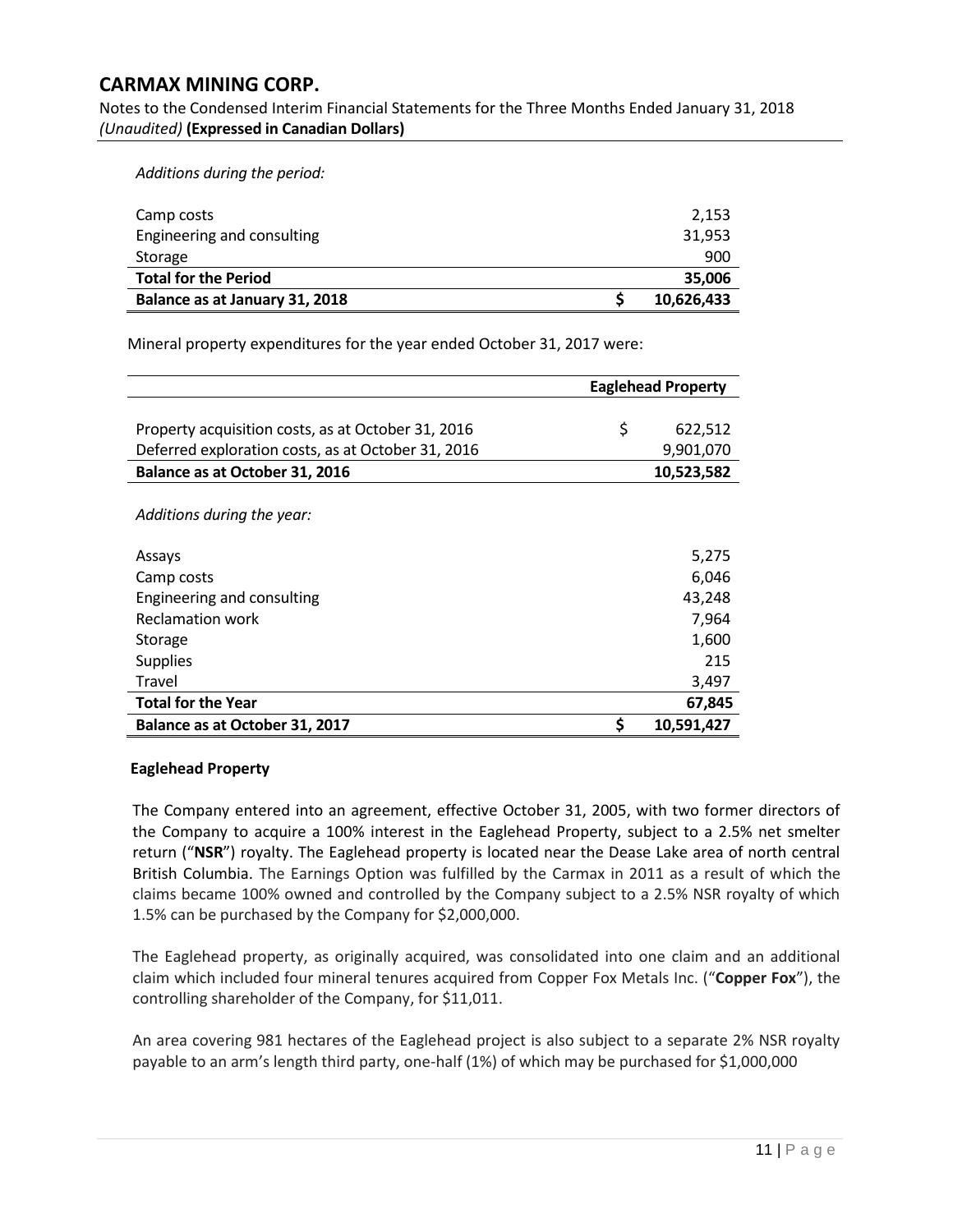Notes to the Condensed Interim Financial Statements for the Three Months Ended January 31, 2018 *(Unaudited)* **(Expressed in Canadian Dollars)**

### **7. DECOMMISSIONING PROVISION**

The decommissioning provision for the Eaglehead exploration and evaluation asset was estimated by management based on the Company's ownership interest, the estimated timing of the risk adjusted costs to be incurred in future periods and the Company's risk free interest rate of 2.05% at January 31, 2018 (October 31, 2017 – 2.00%). The Company has estimated the net present value of this provision at January 31, 2018 to be \$36,146 (October 31, 2017 - \$36,123) based on a total undiscounted liability of \$36,500. This undiscounted cost was determined by using a risk adjusted rate of inflation of 1.23% at January 31, 2018 (October 31, 2017 – 0.87%).

|                                                | <b>January 31, 2018</b> | October 31, 2017 |
|------------------------------------------------|-------------------------|------------------|
| <b>Balance, Beginning of Year</b><br>Accretion | 36,123<br>23            | 36,031<br>92     |
| <b>Balance, End of Period</b>                  | 36,146                  | 36,123           |

### **8. SHARE CAPITAL**

### *a) Authorized*

An unlimited number of common shares without par value.

### *b) Issued and Outstanding*

During the three month period ended January 31, 2018, there were no shares issued by the Company.

During the year ended October 31, 2017, the Company incurred the following share issuance:

• On August 28, 2017, the Company issued 4,250,000 post-consolidation units at \$0.06 per unit, pursuant to a private placement, for gross proceeds of \$255,000. Each unit consists of one common share and one share purchase warrant. Each share purchase warrant is exercisable into one common share at \$0.10 until February 28, 2019.

Finders' fees of \$800, filing fees of \$1,275 and legal fees of \$8,781 were paid with respect to this financing.

• On November 17, 2017, the Company consolidated its share capital based on one post consolidated common share for every two pre-consolidated common shares. All common share and per common share amounts, including options and warrants, in these financial statements have been adjusted to give retroactive effect to the share consolidation.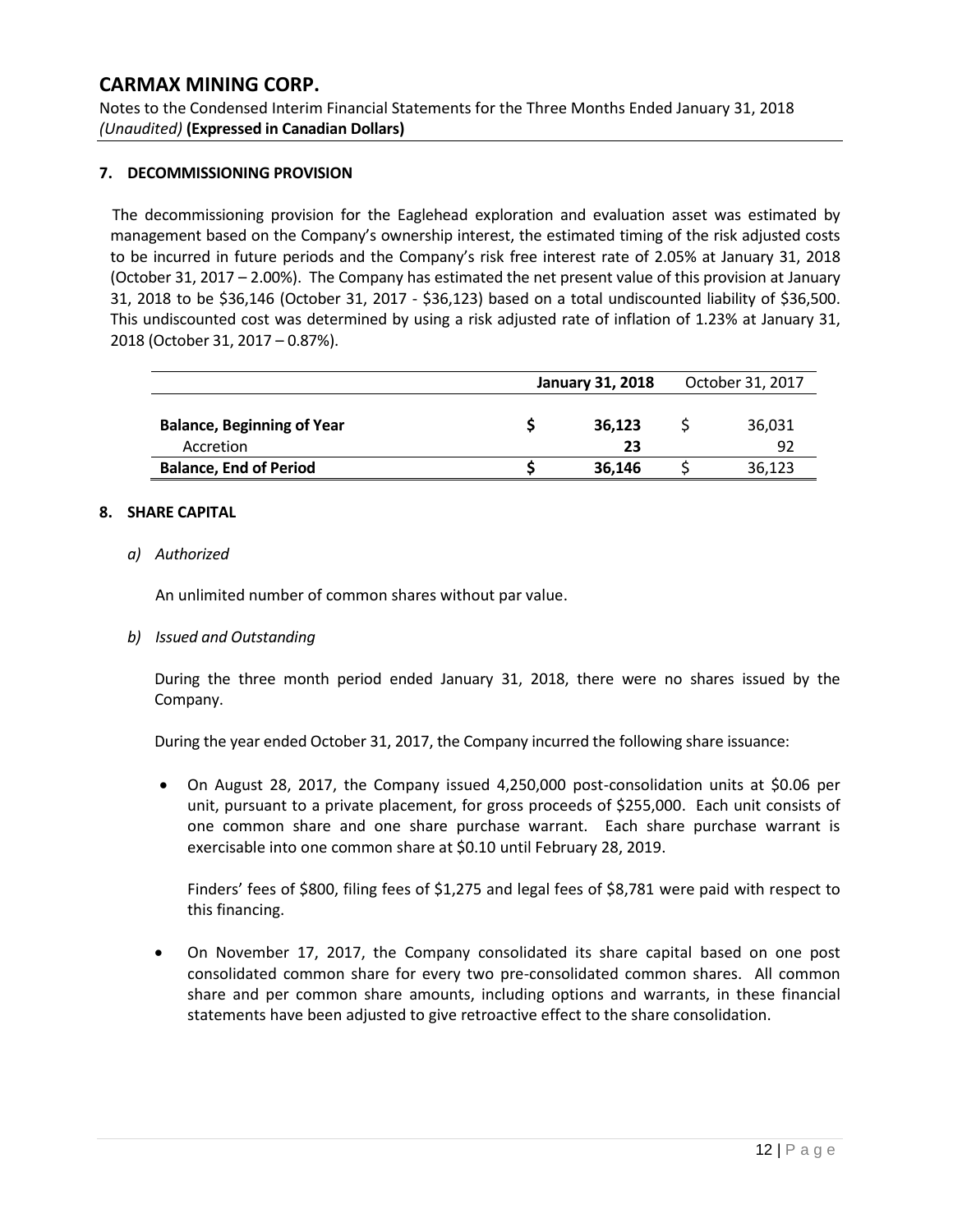Notes to the Condensed Interim Financial Statements for the Three Months Ended January 31, 2018 *(Unaudited)* **(Expressed in Canadian Dollars)**

### **8. SHARE CAPITAL** (Continued)

*c) Warrants*

A summary of changes in share purchase warrants for the three month period ended January 31, 2018 and the year ended October 31, 2017 is presented below:

|                                   | <b>Three Months Ended</b> |                            |                  | Year Ended  |          |           |          |         |
|-----------------------------------|---------------------------|----------------------------|------------------|-------------|----------|-----------|----------|---------|
|                                   | <b>January 31, 2018</b>   |                            | October 31, 2017 |             |          |           |          |         |
|                                   | Weighted                  |                            |                  |             | Weighted |           |          |         |
|                                   | Number of                 | Average<br><b>Exercise</b> |                  |             |          | Number of |          | Average |
|                                   | <b>Warrants</b>           |                            |                  |             |          | Warrants  | Exercise |         |
|                                   | Outstanding               | <b>Price</b>               |                  | Outstanding |          | Price     |          |         |
|                                   |                           |                            |                  |             |          |           |          |         |
| <b>Balance, Beginning of Year</b> | 4,250,000                 | \$                         | 0.10             | 8,090,225   | S.       | 0.166     |          |         |
| Expired                           | -                         |                            |                  | (8,090,225) |          | (0.166)   |          |         |
| <b>Issued</b>                     | $\blacksquare$            |                            |                  | 4,250,000   |          | 0.100     |          |         |
| <b>Balance, End of Period</b>     | 4,250,000                 | \$                         | 0.10             | 4,250,000   | \$       | 0.100     |          |         |

As at January 31, 2018 share purchase warrants were outstanding for the purchase of common shares as follows:

| Number of<br><b>Warrants</b><br>Outstanding | Warrant<br><b>Exercise</b><br><b>Price</b> | <b>Warrants</b><br>Exercisable as of<br><b>January 31, 2018</b> | Warrant<br><b>Expiry</b><br><b>Date</b> |  |
|---------------------------------------------|--------------------------------------------|-----------------------------------------------------------------|-----------------------------------------|--|
| 4,250,000                                   | 0.10                                       | 4,250,000                                                       | February 28, 2019                       |  |
| 4,250,000                                   | 0.10                                       | 4,250,000                                                       |                                         |  |

As at January 31, 2018, the weighted average remaining contractual life of the share purchase warrants was 1.08 years (October 31, 2017 – 1.33 years) and the weighted average exercise price was \$0.10 (October 31, 2017 - \$0.10).

### **9. SHARE BASED PAYMENTS**

### *Stock Options*

The Company has a fixed stock option plan which follows the policies of the TSX Venture Exchange ("**TSX-V**") regarding stock option awards granted to directors, officers, employees and consultants. The stock option plan allows a maximum of 10% of the issued shares to be reserved for issuance under the plan.

A summary of changes in stock options for the three month period ended January 31, 2018 and the year ended October 31, 2017 is presented below: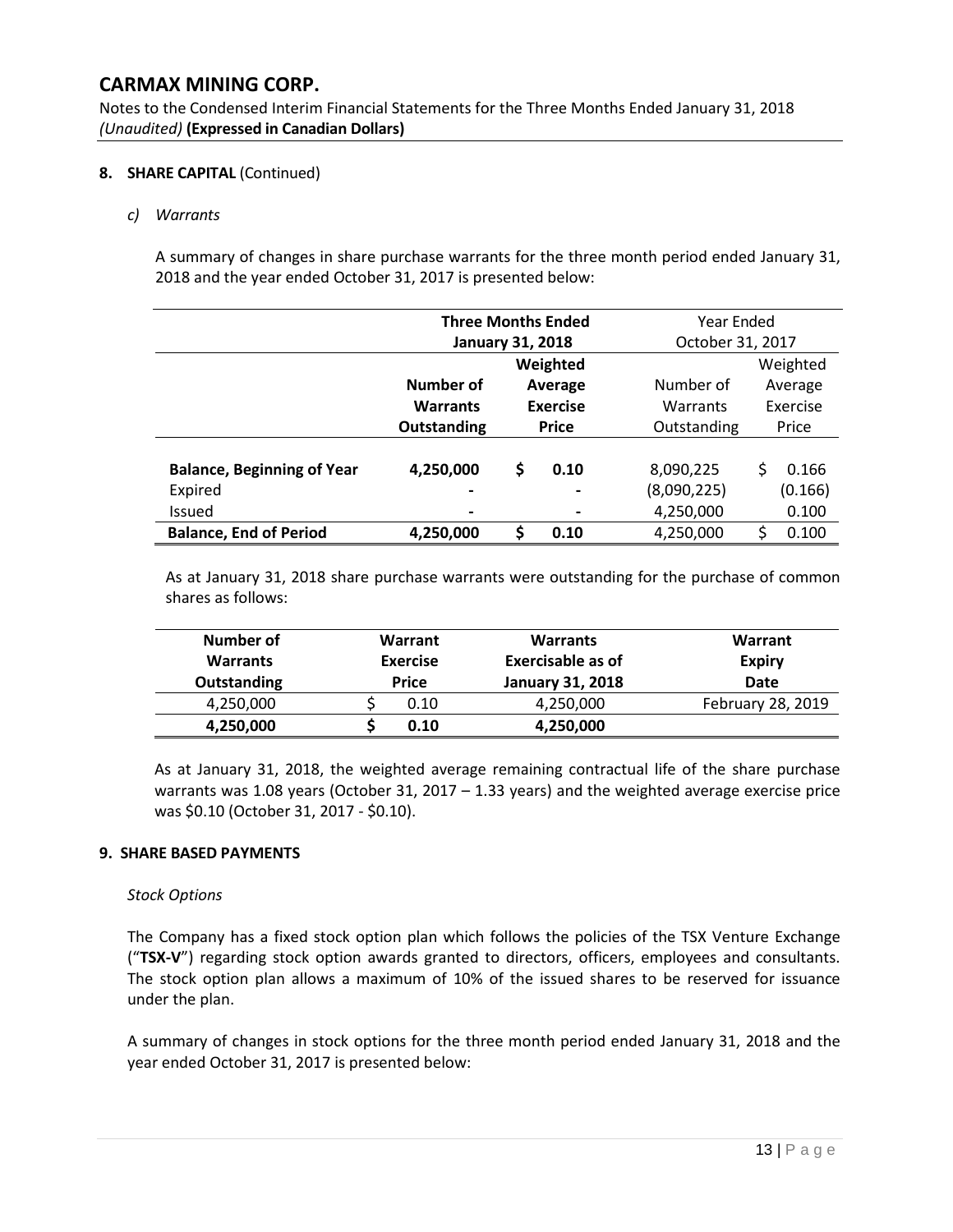Notes to the Condensed Interim Financial Statements for the Three Months Ended January 31, 2018 *(Unaudited)* **(Expressed in Canadian Dollars)**

### **9. SHARE BASED PAYMENTS** (Continued)

|                                    | <b>Three Months Ended</b> |                 |                              |             | Year Ended |         |  |          |  |
|------------------------------------|---------------------------|-----------------|------------------------------|-------------|------------|---------|--|----------|--|
|                                    | <b>January 31, 2018</b>   |                 | October 31, 2017             |             |            |         |  |          |  |
|                                    | Weighted                  |                 |                              |             | Weighted   |         |  |          |  |
|                                    | Number of                 |                 | Average                      | Number of   |            | Average |  |          |  |
|                                    | <b>Options</b>            | <b>Exercise</b> |                              |             |            | Options |  | Exercise |  |
|                                    | Outstanding               | <b>Price</b>    |                              | Outstanding |            | Price   |  |          |  |
|                                    |                           |                 |                              |             |            |         |  |          |  |
| <b>Balance, Beginning of Year:</b> | 2,350,000                 | \$              | 0.13                         | 2,350,000   | \$         | 0.13    |  |          |  |
| Expired                            |                           |                 | $\qquad \qquad \blacksquare$ |             |            |         |  |          |  |
| <b>Balance, End of Period</b>      | 2,350,000                 | S               | 0.13                         | 2,3500,000  | Ś          | 0.13    |  |          |  |

As at January 31, 2018, options were outstanding for the purchase of common shares as follows:

| Number of<br><b>Options</b><br><b>Outstanding</b> | <b>Option</b><br><b>Exercise</b><br><b>Price</b> | <b>Options</b><br><b>Exercisable as of</b><br><b>January 31, 2018</b> | Option<br><b>Expiry</b><br>Date |  |  |
|---------------------------------------------------|--------------------------------------------------|-----------------------------------------------------------------------|---------------------------------|--|--|
| 1,725,000                                         | 0.14                                             | 1,725,000                                                             | July 9, 2019                    |  |  |
| 450,000                                           | 0.10                                             | 450,000                                                               | April 29, 2020                  |  |  |
| 175,000                                           | 0.10                                             | 175,000                                                               | October 16, 2020                |  |  |
| 2,350,000                                         | 0.13                                             | 2,350,000                                                             |                                 |  |  |

As at January 31, 2018, the weighted average remaining contractual life of the options was 1.69 years (October 31, 2017 – 1.94 years) and the weighted average exercise price was \$0.13 (October 31, 2017  $-$  \$0.13).

Compensation costs attributable to the granting and vesting of share options are measured at fair value and expensed with a corresponding increase to share-based payment reserve. Upon exercise of the stock options, consideration paid by the option holder together with the amount previously recognized in share-based payment reserve is recorded as an increase to share capital. Upon expiry, the amounts recorded for share-based compensation are transferred to the deficit from the sharebased payment reserve.

### *Options Issued to Employees*

The fair value measured at the grant date is determined using a Black-Scholes option pricing model that takes into account the exercise price, expected forfeitures, the term of the option, the share price at grant date, the expected volatility of the underlying share, the dividend yield and the risk free interest rate of the option.

During the three month period ended January 31, 2018, the Company did not issue any options to employees.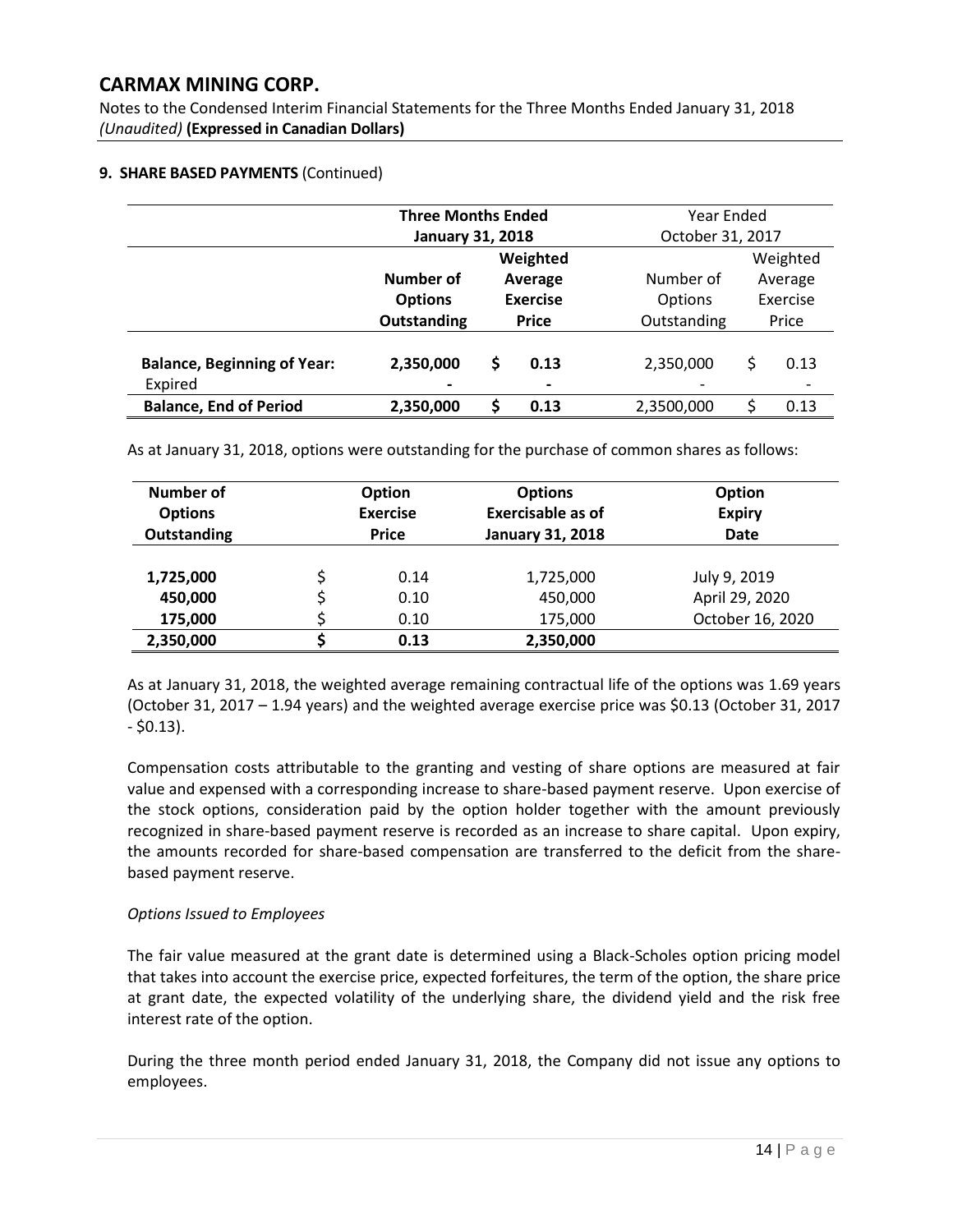Notes to the Condensed Interim Financial Statements for the Three Months Ended January 31, 2018 *(Unaudited)* **(Expressed in Canadian Dollars)**

#### **9. SHARE BASED PAYMENTS** (Continued)

#### *Options Issued to Non-Employees*

Options issued to non-employees are measured based on the fair value of the goods or services received at the date of receiving those goods or services. If the fair value of the goods or services received cannot be estimated reliably the options are measured by determining the fair value of the options granted using the Black-Scholes option pricing model.

During the three month period ended January 31, 2018, the Company did not issue any options to non-employees.

#### **10. RELATED PARTY TRANSACTIONS**

Key management personnel are the persons responsible for the planning, directing and controlling of the Company's activities, and include both executive and non-executive directors, as well as entities controlled by such persons. The Company considers all directors and officers of the Company to be key management personnel.

At January 31, 2018, included in accounts payable and accrued liabilities is \$800 (October 31, 2017 – \$400) owing to a company controlled by a director, \$18,000 (October 31, 2017 - \$15,000) owing to a director of the Company and \$79,247 (October 31, 2017 - \$72,108) owing to Copper Fox.

For the three month period ended January 31, 2018, \$Nil (January 31, 2017 - \$2,500) was paid in rent to a company controlled by an officer of Carmax. In addition, \$Nil (October 31, 2017 - \$12,000) was paid and capitalized to Eaglehead for services rendered by a company which is controlled by a director. These amounts payable are non-interest bearing, unsecured and have no specific terms of repayment.

As at January 31, 2018 and October 31, 2017, coupled with the three months ended January 31, 2018 and January 31, 2017, the Company incurred the following capitalizations and expenditures for key management personnel and the companies that are directly controlled by them.

|                                   | As at January 31, 2018   | As at October 31, 2017 |  |  |
|-----------------------------------|--------------------------|------------------------|--|--|
| Balance Sheet Items:              |                          |                        |  |  |
| Exploration and evaluation assets | $\overline{\phantom{0}}$ | 12.000                 |  |  |
| Total                             | $\overline{\phantom{0}}$ | 12,000                 |  |  |

|                                       | <b>Three Months Ended</b><br><b>January 31, 2018</b> | <b>Three Months Ended</b><br>January 31, 2017 |        |  |
|---------------------------------------|------------------------------------------------------|-----------------------------------------------|--------|--|
| <b>Statement of Operations Items:</b> |                                                      |                                               |        |  |
| Consulting                            | 38,500                                               |                                               | 26,500 |  |
| Director fees                         | 3,000                                                |                                               | 3,500  |  |
| Rent                                  | $\overline{\phantom{0}}$                             |                                               | 2,500  |  |
| <b>Total</b>                          | 41.500                                               |                                               | 32,500 |  |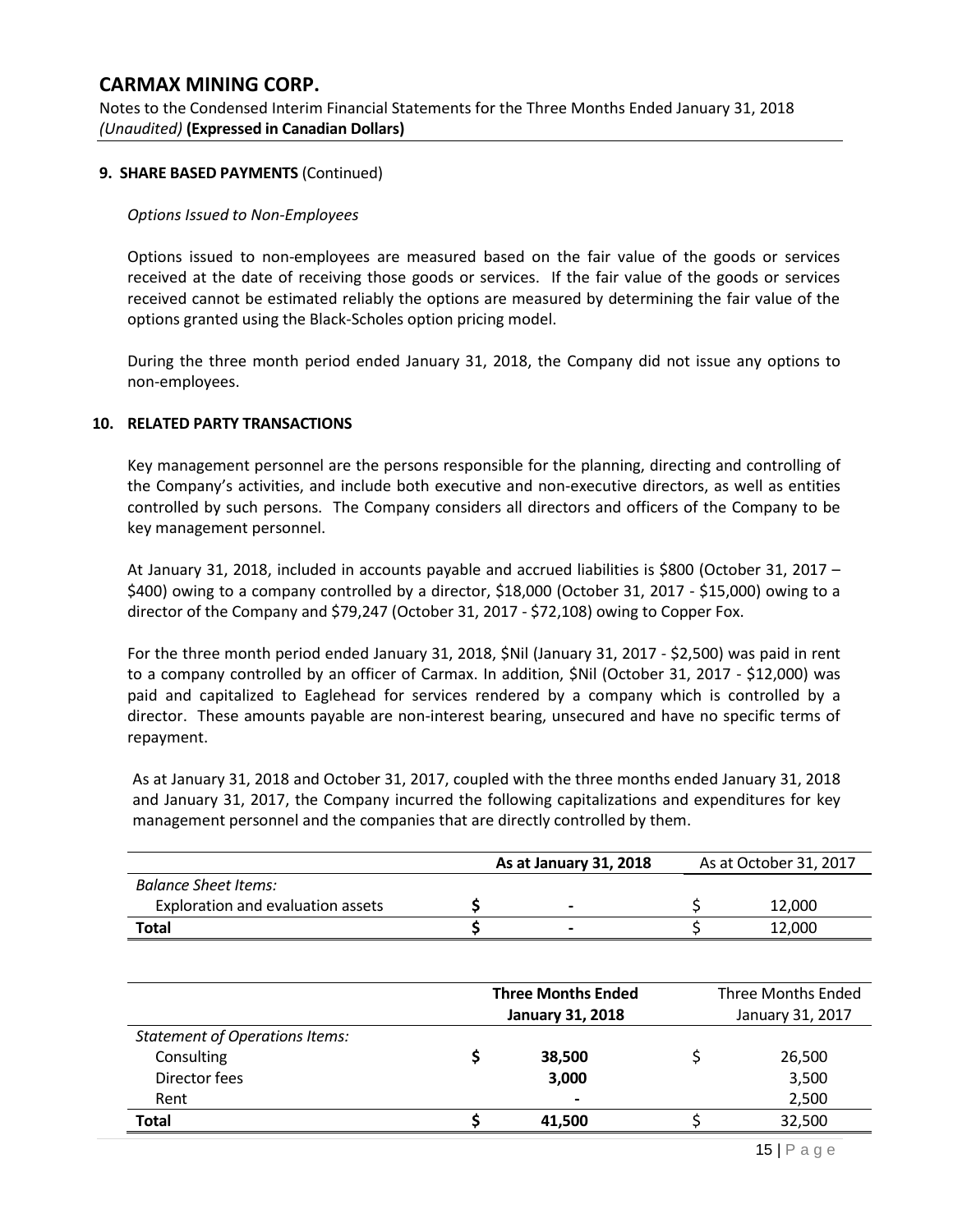Notes to the Condensed Interim Financial Statements for the Three Months Ended January 31, 2018 *(Unaudited)* **(Expressed in Canadian Dollars)**

### **10. RELATED PARTY TRANSACTIONS** (Continued)

#### **Promissory Note**

On October 28, 2015 Carmax entered into a promissory note loan (the **"Loan"**) with Copper Fox, whereas Copper Fox agreed to lend Carmax up to \$400,000, in minimum increments of \$50,000, for working capital purposes, as needed. Carmax shall pay interest on the principle, from the disbursement date to the due date, November 30, 2019, at a rate of 1% per annum, compounded annually.

At any time during the term of the Loan, Copper Fox, at its sole discretion, can convert a portion or the entire loan outstanding, including unpaid interest, into free trading shares of Carmax at a price equal to the greater of \$0.10 or the trading price, subject to the prior approval of the exchange.

For accounting purposes, the promissory note is considered a liability since the conversion feature is not "fixed for fixed" and is therefore considered an embedded derivative. However, the embedded derivative liability has no value as the conversion price is set at the market price on the date of the conversion. Therefore, the full value of the promissory note is classified as a liability.

As at January 31, 2018, Copper Fox had loaned Carmax a total of \$102,010 (October 31, 2017 - \$102,010).

#### **Loan Payable**

During the year ended October 31, 2017, the Company received a \$25,000 working capital loan from Copper Fox. This loan does not accrue interest and there is no set re-payment date.

#### **11. CAPITAL RISK MANAGEMENT**

The Company considers its capital structure to consist of share capital, share options, SARs and warrants. The Company manages its capital structure and makes adjustments to it, based on the funds available to the Company, in order to support the acquisition, exploration and development of mineral properties. The Board of Directors does not establish quantitative returns on capital criteria for management.

The mineral properties in which the Company currently has an interest are in the exploration stage; as such, the Company is dependent on external financing to fund its activities. Additional sources of funding, which may not be available on favourable terms, if at all, include: share equity and debt financings; equity, debt or property level joint ventures; and sale of interests in existing assets. In order to carry out the planned exploration and development and pay for operating expenses, the Company will spend its existing working capital and raise additional amounts as needed. Management reviews its capital management approach on an ongoing basis and believes that this approach, given the relative size of the Company, is reasonable.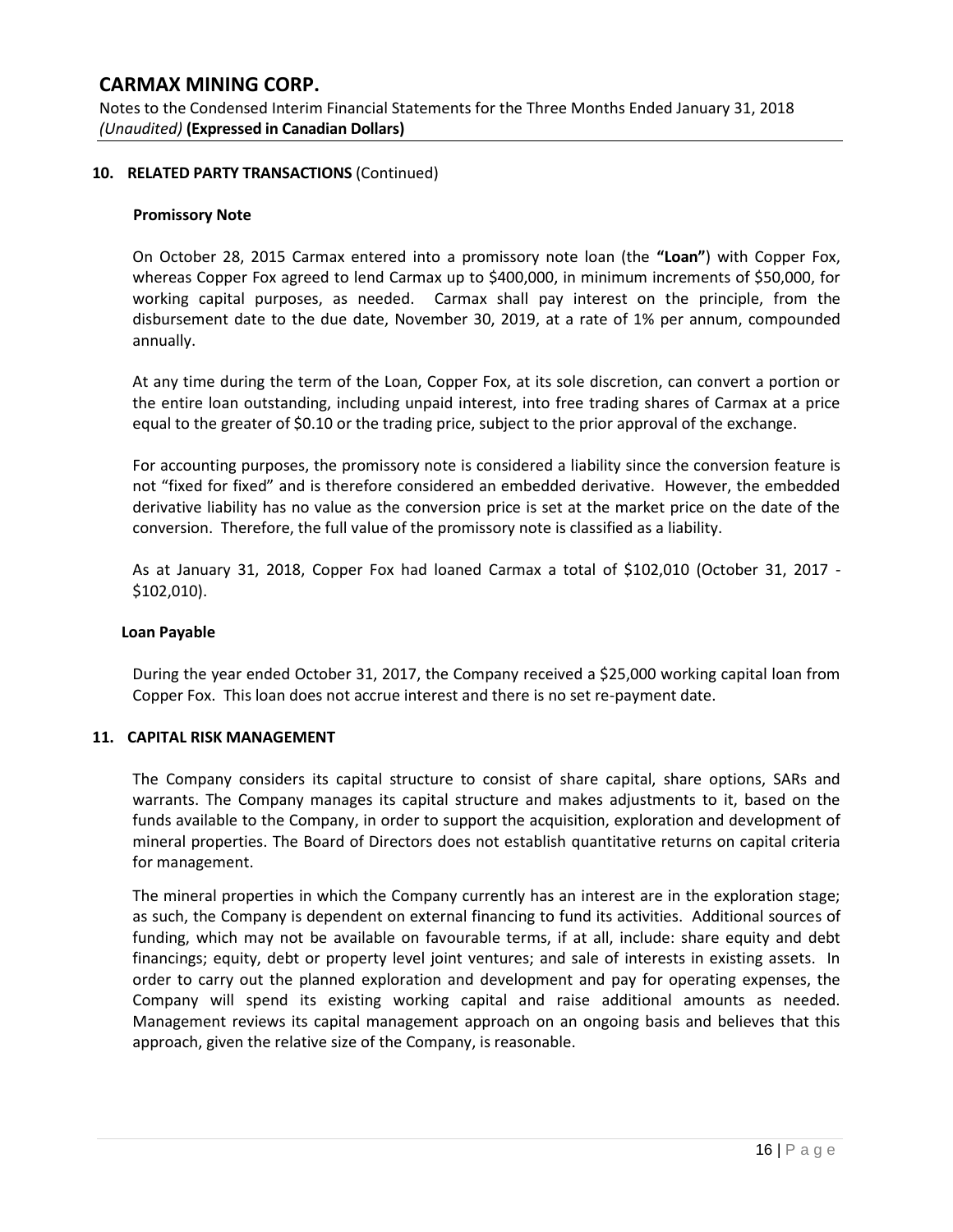Notes to the Condensed Interim Financial Statements for the Three Months Ended January 31, 2018 *(Unaudited)* **(Expressed in Canadian Dollars)**

### **11. CAPITAL RISK MANAGEMENT** (Continued)

There were no changes in the Company's approach to capital management during the three month period ended January 31, 2018. The Company is not subject to externally imposed capital requirements. The Company's investment policy is to invest its surplus cash in highly liquid shortterm interest-bearing investments; all held within major Canadian financial institutions.

### **12. FINANCIAL INSTRUMENTS AND RISKS MANAGEMENT DISCLOSURES**

|                          |       | As at January 31, 2018    |        |                                       |        | As at October 31, 2017 |        |                         |        |
|--------------------------|-------|---------------------------|--------|---------------------------------------|--------|------------------------|--------|-------------------------|--------|
|                          | Input | <b>Carrying</b><br>Amount |        | <b>Estimated</b><br><b>Fair value</b> |        | Carrying<br>Amount     |        | Estimated<br>Fair Value |        |
|                          | Level |                           |        |                                       |        |                        |        |                         |        |
| <b>Financial Assets:</b> |       |                           |        |                                       |        |                        |        |                         |        |
| Cash                     |       |                           | 15,352 | S                                     | 15.352 |                        | 72.048 |                         | 72,048 |
| <b>Total</b>             |       |                           | 15,352 |                                       | 15,352 |                        | 72,048 |                         | 72,048 |

The Company's financial assets, measured at fair value, are as follows:

#### **Fair Value**

The estimated fair values, established by IFRS 7, of cash, short term investments and accounts payable approximate their respective carrying values due to the immediate or short period to maturity. The available for sale investments are carried at fair values based on the published or electronic market price quotation.

The Company utilizes a fair value hierarchy that prioritizes the inputs to valuation techniques used to measure fair value as follows:

*Level 1* - Unadjusted quoted prices at the measurement date for identical assets or liabilities in active markets;

*Level 2* - Inputs other than quoted prices that are observable for the asset or liability either directly (i.e., as prices) or indirectly (i.e., derived from prices); and

*Level 3* - Significant unobservable (no market data available) inputs which are supported by little or no market activity.

### **Risk Management**

Risk management is carried out by the Company's management team with guidance from the Board of Directors. The Company's risk exposures and their impact on the Company's financial instruments are summarized below: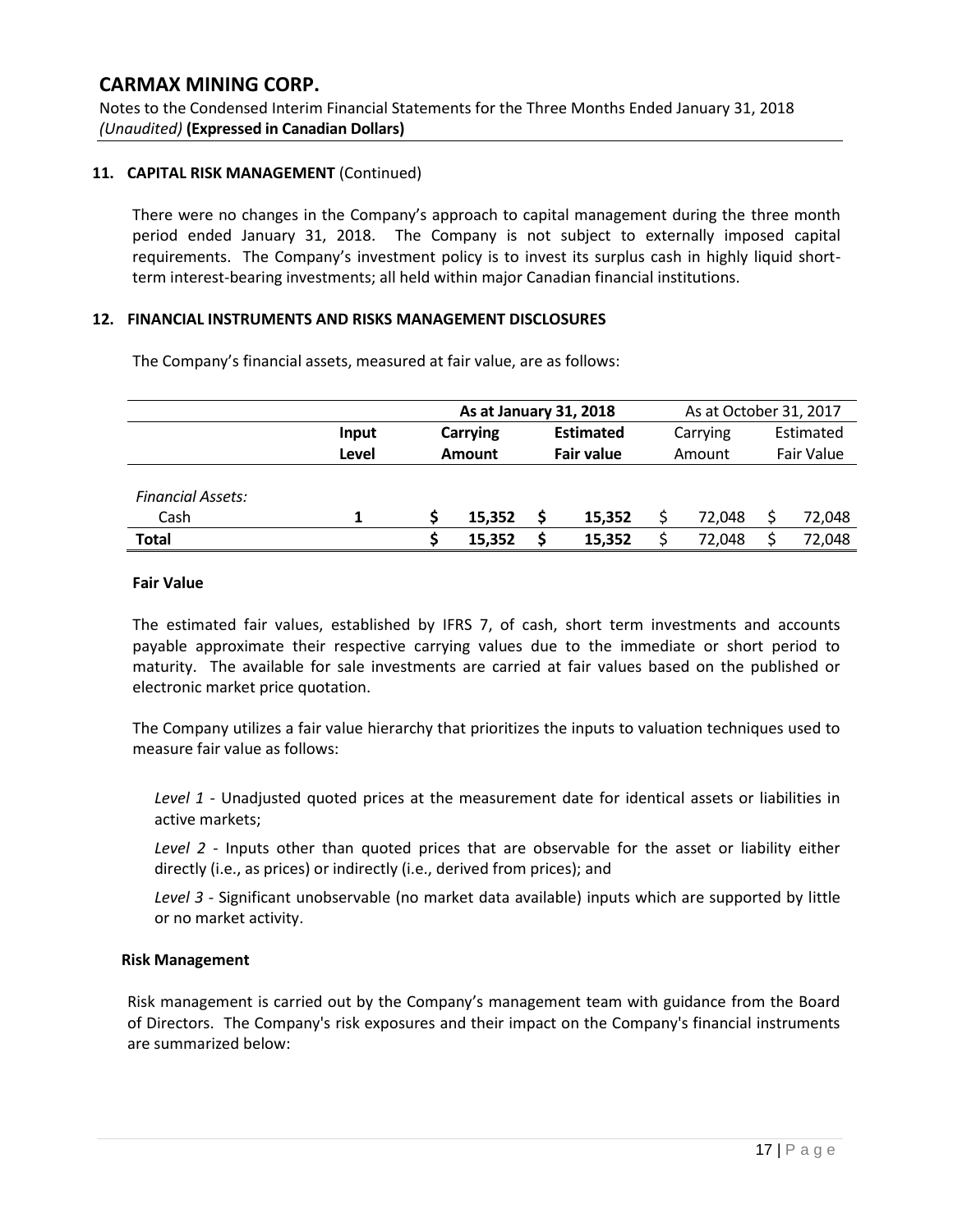Notes to the Condensed Interim Financial Statements for the Three Months Ended January 31, 2018 *(Unaudited)* **(Expressed in Canadian Dollars)**

### **12. FINANCIAL INSTRUMENTS AND RISK MANAGEMENT DISCLOSURES** (Continued)

#### **a) Credit Risk**

The Company does not currently generate any revenues from sales to customers nor does it hold derivative type instruments that would require a counterparty to fulfil a contractual obligation. The Company does not have any asset-backed commercial instruments. Financial instruments that potentially subject the Company to concentrations of credit risks consist principally of cash and short term investments. To minimize the credit risk the Company places cash with the high credit quality financial institutions. The Company considers its exposure to credit risk to be insignificant.

#### **b) Liquidity Risk**

Liquidity risk is the risk that the Company cannot meet its financial obligations. The Company manages liquidity risk and requirements by maintaining sufficient cash balances and or through additional financings to ensure that there is sufficient capital in order to meet short term obligations. As at January 31, 2018, the Company has cash aggregating \$15,352 (October 31, 2017 - \$72,048) and current financial liabilities of \$201,190 (October 31, 2017 - \$143,851) which have contractual maturities of 30 days or less. The Company will require additional sources of equity, joint venture partnership or debt financing to fund ongoing operations and the exploration and development of its mineral properties.

In the event that the Company is not able to obtain adequate additional funding to continue as a going concern, material adjustments would be required to both the carrying value and classification of assets and liabilities on the statement of financial position. It is not possible to predict, due to many external factors including commodity prices and equity market conditions, as to whether future financing will be successful or available at all.

### **c) Market Risk**

#### *i) Interest Rate Risk*

The Company manages its interest rate risk by obtaining commercial deposit interest rates available in the market by the major Canadian financial institutions on its cash and short term investments.

### ii) *Foreign Exchange Risk*

The Company's functional currency and the reporting currency is the Canadian dollar. Periodically the Company incurs charges on its operations for settlement in currencies other than its functional currency and any gain or loss arising on such transactions is recorded in operations for the year.

The Company does not participate in any hedging activities to mitigate any gains or losses which may arise as a result of exchange rate changes.